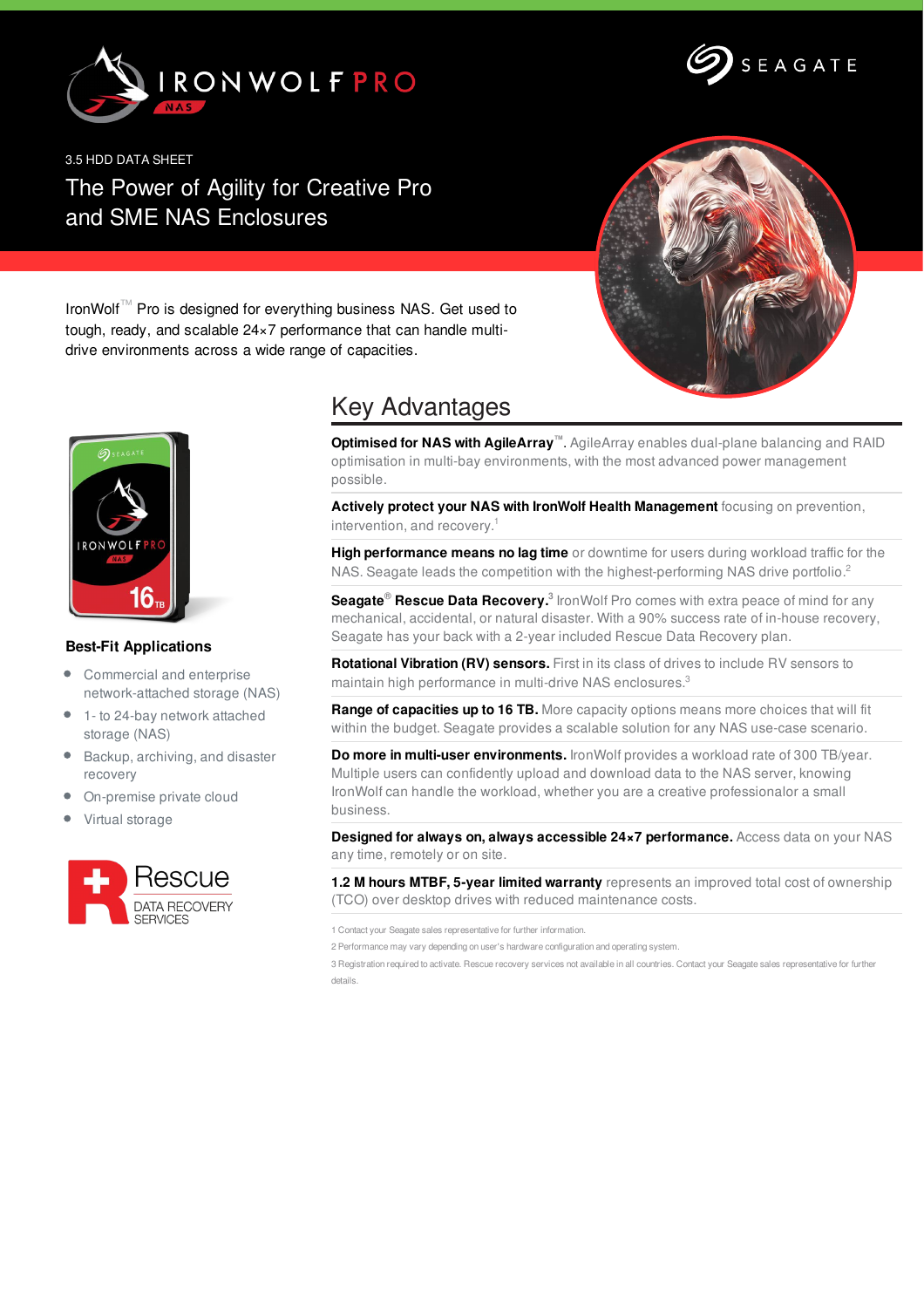



| Specifications                                           | <b>16 TB</b>       | 14 TB              | <b>12 TB</b>       | 10 TB              | 8 TB               |
|----------------------------------------------------------|--------------------|--------------------|--------------------|--------------------|--------------------|
| Capacity                                                 | 16 TB              | 14 TB              | 12 TB              | 10 TB              | 8 TB               |
| <b>Standard Model Number</b>                             | ST16000NE000       | ST14000NE0008      | ST12000NE0008      | ST10000NE0008      | ST8000NE001        |
| Interface                                                | SATA 6Gb/s         | SATA 6Gb/s         | SATA 6Gb/s         | SATA 6Gb/s         | SATA 6Gb/s         |
| Features                                                 |                    |                    |                    |                    |                    |
| Drive Bays Supported                                     | Up to 24-bay       | Up to 24-bay       | Up to 24-bay       | Up to 24-bay       | Up to 24-bay       |
| Multi-User Technology (TB/yr)                            | 300                | 300                | 300                | 300                | 300                |
| Rotational Vibration (RV) Sensors                        | Yes                | Yes                | Yes                | Yes                | Yes                |
| Hot-Plug Support                                         | Yes                | Yes                | Yes                | Yes                | Yes                |
| Cache (MB)                                               | 256                | 256                | 256                | 256                | 256                |
| Reliability/Data Integrity                               |                    |                    |                    |                    |                    |
| Mean Time Between Failures (MTBF, hours)                 | 1,200,000          | 1,200,000          | 1,200,000          | 1,200,000          | 1,200,000          |
| Reliability Rating @ Full 24x7 Operation (AFR)           | 0.73%              | 0.73%              | 0.73%              | 0.73%              | 0.73%              |
| Non-recoverable Read Errors per Bits Read, Max           | 1 per 10E15        | 1 per 10E15        | 1 per 10E15        | 1 per 10E15        | 1 per 10E15        |
| Power-On Hours per Year (24x7)                           | 8,760              | 8,760              | 8,760              | 8,760              | 8,760              |
| Sector Size (Bytes per Logical Sector)                   | 512E               | 512E               | 512E               | 512E               | 512E               |
| Rescue Services <sup>3</sup>                             | Yes                | Yes                | Yes                | Yes                | Yes                |
| Limited Warranty (years)                                 | 5                  | 5                  | 5                  | 5                  | 5                  |
| Performance                                              |                    |                    |                    |                    |                    |
| Spindle Speed (RPM)                                      | 7,200              | 7,200              | 7,200              | 7,200              | 7,200              |
| Interface Access Speed (Gb/s)                            | 6.0, 3.0, 1.5      | 6.0, 3.0, 1.5      | 6.0, 3.0, 1.5      | 6.0, 3.0, 1.5      | 6.0, 3.0, 1.5      |
| Max. Sustained Transfer Rate OD (MB/s)                   | 250MB/s            | 250MB/s            | 250MB/s            | 214MB/s            | 214MB/s            |
| Average Latency (ms)                                     | 4.16               | 4.16               | 4.16               | 4.16               | 4.16               |
| Interface Ports                                          | Single             | Single             | Single             | Single             | Single             |
| Rotational Vibration @ 10-1,500 Hz (rad/s <sup>2</sup> ) | 12.5               | 12.5               | 12.5               | 12.5               | 12.5               |
| <b>Power Consumption</b>                                 |                    |                    |                    |                    |                    |
| Startup Current, Typical (12V, A)                        | 2                  | $\overline{c}$     | $\overline{c}$     | $\overline{c}$     | $\overline{c}$     |
| Idle Power, Average (W)                                  | 5                  | 5                  | 5                  | 5                  | 7.06               |
| Average Operating Power (W)                              | 7.6 W              | 7.6 W              | 7.8 W              | 7.8 W              | 9.2 W              |
| Standby Mode (W)                                         | $\mathbf{1}$       | $\mathbf{1}$       | $\mathbf{1}$       | 0.8                | $\mathbf{1}$       |
| Sleep Mode (W)                                           | $\mathbf{1}$       | 1                  | $\mathbf{1}$       | 0.8                | $\mathbf{1}$       |
| Power Supply Requirements                                | +12 V and $+5$ V   | +12 V and $+5$ V   | +12 V and $+5$ V   | +12 V and $+5$ V   | +12 V and $+5$ V   |
| Environmental/Temperature                                |                    |                    |                    |                    |                    |
| Operating (ambient, min °C)                              | 5                  | 5                  | 5                  | 5                  | $\,$ 5 $\,$        |
| Operating (drive case, max °C)                           | 60                 | 60                 | 60                 | 60                 | 60                 |
| Non-operating (ambient, min °C)                          | $-40$              | $-40$              | $-40$              | $-40$              | -40                |
| Non-operating (ambient max °C)                           | 70                 | 70                 | 70                 | 70                 | 70                 |
| Environmental/Acoustics                                  |                    |                    |                    |                    |                    |
| Vibration, Non-operating: 10 Hz to 500 Hz (Grms)         | 2.27               | 2.27               | 2.27               | 2.27               | 2.27               |
| Idle $(typical)^3$                                       | 2.8 bels           | 2.8 bels           | 2.8 bels           | 2.8 bels           | 1.8 bels           |
| Seek (typical)                                           | 3.2 bels           | 3.2 bels           | 3.2 bels           | 3bels              | 2.8 bels           |
| Environmental/Shock                                      |                    |                    |                    |                    |                    |
| Shock, Operating 2 ms (Read/Write) (Gs)                  | 50/50 Gs           | 50/50 Gs           | 50/50 Gs           | 70/40 Gs           | 70/40 Gs           |
| Shock, Non-operating, 1 ms and 2 ms (Gs)                 | 200                | 200                | 200                | 250                | 250                |
| Physical                                                 |                    |                    |                    |                    |                    |
| Height (mm/in)                                           | 26.11 mm/1.028 in  | 26.11 mm/1.028 in  | 26.11 mm/1.028 in  | 26.11 mm/1.028 in  | 26.11 mm/1.028 in  |
| Width (mm/in, max)                                       | 101.85 mm/4.01 in  | 101.85 mm/4.01 in  | 101.85 mm/4.01 in  | 101.85 mm/4.01 in  | 101.85 mm/4.01 in  |
| Depth (mm/in, max)                                       | 146.99 mm/5.787 in | 146.99 mm/5.787 in | 146.99 mm/5.787 in | 146.99 mm/5.787 in | 146.99 mm/5.787 in |
| Weight (lb/g)                                            | 670 g/1.477 lb     | 670 g/1.477 lb     | 670 g/1.477 lb     | 690 g/1.521 lb     | 722 g/1.59 lb      |
| <b>Carton Unit Quantity</b>                              | 20                 | 20                 | 20                 | 20                 | 20                 |
| Cartons per Pallet / Cartons per Layer                   | 40/8               | 40/8               | 40/8               | 40/8               | 40/8               |

1 Seagate recommends validating your configuration with your HBA/RAID controller manufacturer to ensure full capacity capabilities.

2 Supports Hot-Plug operation per Serial ATA Revision 2.6 specification.

3 Rescue recovery services not available in all countries. Contact your Seagate sales representative for further details. Register an IronWolf Pro drive to activate your 2-year Rescue plan at seagate.com/register.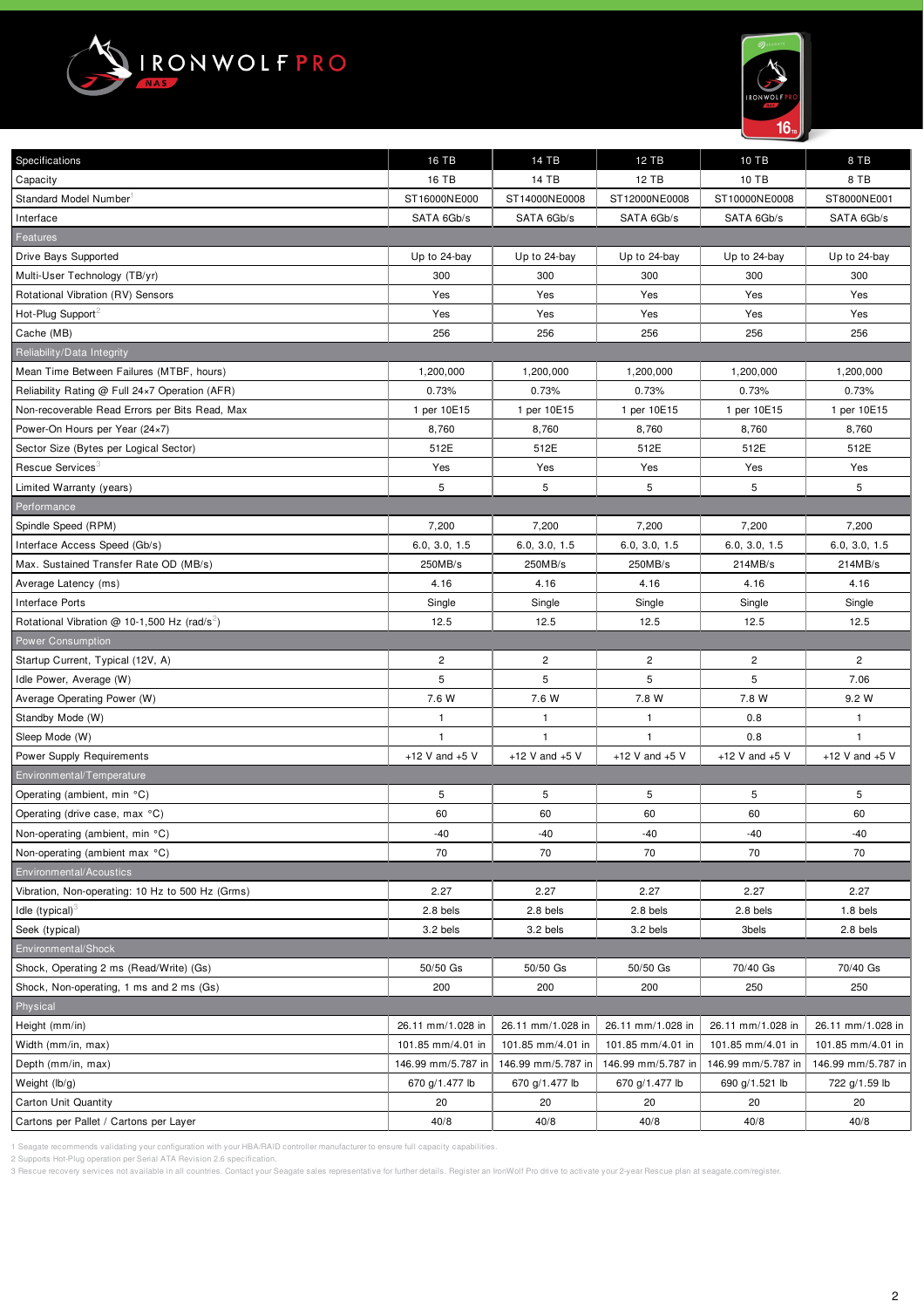



| Specifications                                           | 8 TB               | 6 TB               | 6 TB               | 4 TB               | 4 TB               |
|----------------------------------------------------------|--------------------|--------------------|--------------------|--------------------|--------------------|
| Capacity                                                 | 8 TB               | 6 TB               | 6 TB               | 4 TB               | 4 TB               |
| Standard Model Number                                    | ST8000NE0021       | ST6000NE000        | ST6000NE0023       | ST4000NE001        | ST4000NE0025       |
| Interface                                                | SATA 6Gb/s         | SATA 6Gb/s         | SATA 6Gb/s         | SATA 6Gb/s         | SATA 6Gb/s         |
| Features                                                 |                    |                    |                    |                    |                    |
| Drive Bays Supported                                     | Up to 24-bay       | Up to 24-bay       | Up to 24-bay       | Up to 24-bay       | Up to 24-bay       |
| Multi-User Technology (TB/yr)                            | 300                | 300                | 300                | 300                | 300                |
| Rotational Vibration (RV) Sensors                        | Yes                | Yes                | Yes                | Yes                | Yes                |
| Hot-Plug Support                                         | Yes                | Yes                | Yes                | Yes                | Yes                |
| Cache (MB)                                               | 256                | 256                | 256                | 128                | 128                |
| Reliability/Data Integrity                               |                    |                    |                    |                    |                    |
| Mean Time Between Failures (MTBF, hours)                 | 1,200,000          | 1,200,000          | 1,200,000          | 1,200,000          | 1,200,000          |
| Reliability Rating @ Full 24x7 Operation (AFR)           | 0.73%              | 0.73%              | 0.73%              | 0.73%              | 0.73%              |
| Non-recoverable Read Errors per Bits Read, Max           | 1 per 10E15        | 1 per 10E15        | 1 per 10E15        | 1 per 10E15        | 1 per 10E15        |
| Power-On Hours per Year (24×7)                           | 8,760              | 8,760              | 8,760              | 8,760              | 8,760              |
| Sector Size (Bytes per Logical Sector)                   | 512E               | 512E               | 512E               | 512E               | 512E               |
| Rescue Services <sup>3</sup>                             | Yes                | Yes                | Yes                | Yes                | Yes                |
| Limited Warranty (years)                                 | 5                  | 5                  | 5                  | 5                  | 5                  |
| Performance                                              |                    |                    |                    |                    |                    |
| Spindle Speed (RPM)                                      | 7,200              | 7,200              | 7,200              | 7,200              | 7,200              |
| Interface Access Speed (Gb/s)                            | 6.0, 3.0, 1.5      | 6.0, 3.0, 1.5      | 6.0, 3.0, 1.5      | 6.0, 3.0, 1.5      | 6.0, 3.0, 1.5      |
| Max. Sustained Transfer Rate OD (MB/s)                   | 214MB/s            | 214MB/s            | 214MB/s            | 214MB/s            | 214MB/s            |
| Average Latency (ms)                                     | 4.16               | 4.16               | 4.16               | 4.16               | 4.16               |
| Interface Ports                                          | Single             | Single             | Single             | Single             | Single             |
| Rotational Vibration @ 10-1,500 Hz (rad/s <sup>2</sup> ) | 12.5               | 12.5               | 12.5               | 12.5               | 12.5               |
| Power Consumption                                        |                    |                    |                    |                    |                    |
| Startup Current, Typical (12V, A)                        | $\overline{c}$     | $\overline{c}$     | $\overline{c}$     | $\overline{c}$     | $\overline{c}$     |
| Idle Power, Average (W)                                  | 8.63               | 7.06               | 7.5                | 5.5                | 5.45               |
| Average Operating Power (W)                              | 8.78 W             | 8.1 W              | 8.1 W              | 9 W                | 8.5 W              |
| Standby Mode (W)                                         | 0.8                | $\mathbf{1}$       | 0.6                | $\overline{1}$     | 0.6                |
| Sleep Mode (W)                                           | 0.8                | $\mathbf{1}$       | 0.6                | $\mathbf{1}$       | 0.6                |
| Power Supply Requirements                                | +12 V and $+5$ V   | +12 V and $+5$ V   | +12 V and $+5$ V   | +12 V and $+5$ V   | +12 V and $+5$ V   |
| Environmental/Temperature                                |                    |                    |                    |                    |                    |
| Operating (ambient, min °C)                              | 5                  | 5                  | 5                  | 5                  | 5                  |
| Operating (drive case, max °C)                           | 60                 | 60                 | 60                 | 60                 | 60                 |
| Non-operating (ambient, min °C)                          | $-40$              | -40                | $-40$              | -40                | -40                |
| Non-operating (ambient max °C)                           | 70                 | 70                 | 70                 | 70                 | 70                 |
| <b>Environmental/Acoustics</b>                           |                    |                    |                    |                    |                    |
| Vibration, Non-operating: 10 Hz to 500 Hz (Grms)         | 2.27               | 3                  | 3                  | 3                  | 3                  |
| Idle (typical) $\delta$                                  | 1.8 bels           | 2.7 bels           | 2.7 bels           | 2.7 bels           | 2.7 bels           |
| Seek (typical)                                           | 2.8 bels           | 2.7 bels           | 2.7 bels           | 2.8 bels           | 2.8 bels           |
| Environmental/Shock                                      |                    |                    |                    |                    |                    |
| Shock, Operating 2 ms (Read/Write) (Gs)                  | 70/40 Gs           | 70/40 Gs           | 70/40 Gs           | 70/40 Gs           | 70/40 Gs           |
| Shock, Non-operating, 1 ms and 2 ms (Gs)                 | 250                | 250                | 250                | 300                | 300                |
| Physical                                                 |                    |                    |                    |                    |                    |
| Height (mm/in)                                           | 26.11 mm/1.028 in  | 26.11 mm/1.028 in  | 26.11 mm/1.028 in  | 26.11 mm/1.028 in  | 26.11 mm/1.028 in  |
| Width (mm/in, max)                                       | 101.85 mm/4.01 in  | 101.85 mm/4.01 in  | 101.85 mm/4.01 in  | 101.85 mm/4.01 in  | 101.85 mm/4.01 in  |
| Depth (mm/in, max)                                       | 146.99 mm/5.787 in | 146.99 mm/5.787 in | 146.99 mm/5.787 in | 146.99 mm/5.787 in | 146.99 mm/5.787 in |
| Weight (lb/g)                                            | 780 g/1.72 lb      | 705 g/1.55 lb      | 705 g/1.55 lb      | 643 g/1.42 lb      | 680 g/1.5 lb       |
| <b>Carton Unit Quantity</b>                              | 20                 | 20                 | 20                 | 20                 | 20                 |
| Cartons per Pallet / Cartons per Layer                   | 40/8               | 40/8               | 40/8               | 40/8               | 40/8               |

1 Seagate recommends validating your configuration with your HBA/RAID controller manufacturer to ensure full capacity capabilities.

2 Supports Hot-Plug operation per Serial ATA Revision 2.6 specification.

3 Rescue recovery services not available in all countries. Contact your Seagate sales representative for further details. Register an IronWolf Pro drive to activate your 2-year Rescue plan at seagate.com/register.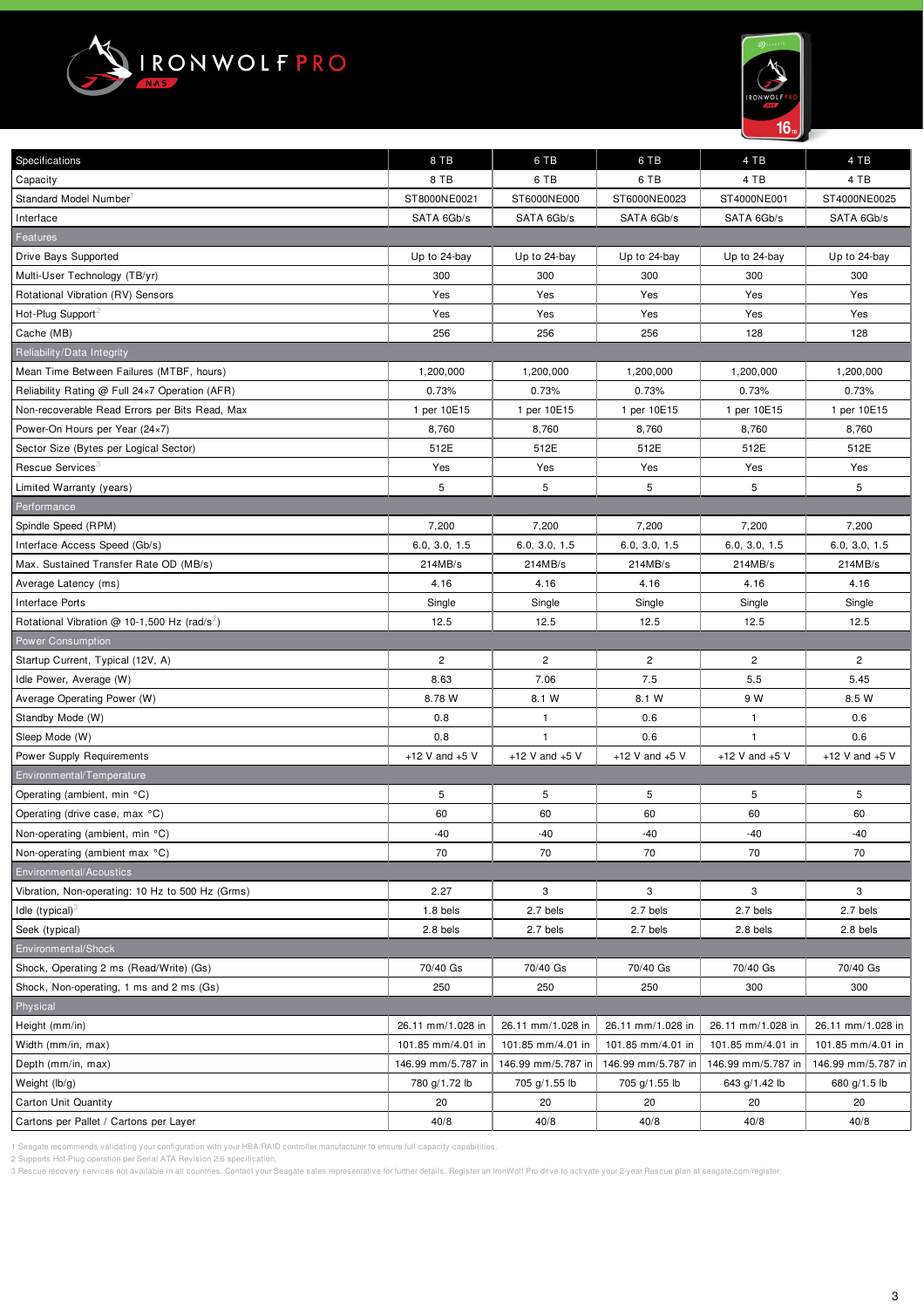



| Specifications                                             | 2 TB                      |
|------------------------------------------------------------|---------------------------|
| Capacity                                                   | 2 TB                      |
| Standard Model Number                                      | ST2000NE0025              |
| Interface                                                  | SATA 6Gb/s                |
| Features                                                   |                           |
| Drive Bays Supported                                       | Up to 24-bay              |
| Multi-User Technology (TB/yr)                              | 300                       |
| Rotational Vibration (RV) Sensors                          | Yes                       |
| Hot-Plug Support                                           | Yes                       |
| Cache (MB)                                                 | 128                       |
| Reliability/Data Integrity                                 |                           |
| Mean Time Between Failures (MTBF, hours)                   | 1,200,000                 |
| Reliability Rating @ Full 24x7 Operation (AFR)             | 0.73%                     |
| Non-recoverable Read Errors per Bits Read, Max             | 1 per 10E15               |
| Power-On Hours per Year (24×7)                             | 8,760                     |
| Sector Size (Bytes per Logical Sector)                     | 512                       |
| Rescue Services <sup>3</sup>                               | Yes                       |
| Limited Warranty (years)                                   | 5                         |
| Performance                                                |                           |
| Spindle Speed (RPM)                                        | 7,200                     |
| Interface Access Speed (Gb/s)                              | 6.0, 3.0, 1.5             |
| Max. Sustained Transfer Rate OD (MB/s)                     | 195MB/s                   |
| Average Latency (ms)                                       | 4.16                      |
| Interface Ports                                            | Single                    |
| Rotational Vibration $@$ 10-1,500 Hz (rad/s <sup>2</sup> ) | 12.5                      |
| <b>Power Consumption</b>                                   |                           |
| Startup Current, Typical (12V, A)                          | $\sqrt{2}$                |
| Idle Power, Average (W)                                    | 4.61                      |
| Average Operating Power (W)                                | 6.5 W                     |
| Standby Mode (W)                                           | 0.8                       |
| Sleep Mode (W)                                             | 0.8                       |
| Power Supply Requirements                                  | +12 V and $+5$ V          |
| Environmental/Temperature                                  |                           |
| Operating (ambient, min °C)                                | 5                         |
| Operating (drive case, max °C)                             | 60                        |
| Non-operating (ambient, min °C)                            | $-40$                     |
| Non-operating (ambient max °C)                             | 70                        |
| Environmental/Acoustics                                    |                           |
| Vibration, Non-operating: 10 Hz to 500 Hz (Grms)           | $\ensuremath{\mathsf{3}}$ |
| Idle $(typical)$ <sup>3</sup>                              | 2.2 bels                  |
| Seek (typical)                                             | 2.6 bels                  |
| Environmental/Shock                                        |                           |
| Shock, Operating 2 ms (Read/Write) (Gs)                    | 70/40 Gs                  |
| Shock, Non-operating, 1 ms and 2 ms (Gs)                   | 300                       |
| Physical                                                   |                           |
| Height (mm/in)                                             | 26.11 mm/1.028 in         |
| Width (mm/in, max)                                         | 101.85 mm/4.01 in         |
| Depth (mm/in, max)                                         | 146.99 mm/5.787 in        |
| Weight (lb/g)                                              | 550 g/1.21 lb             |
| Carton Unit Quantity                                       | 20                        |
| Cartons per Pallet / Cartons per Layer                     | 40/8                      |
|                                                            |                           |

1 Seagate recommends validating your configuration with your HBA/RAID controller manufacturer to ensure full capacity capabilities.

2 Supports Hot-Plug operation per Serial ATA Revision 2.6 specification.

3 Rescue recovery services not available in all countries. Contact your Seagate sales representative for further details. Register an IronWolf Pro drive to activate your 2-year Rescue plan at seagate.com/register.